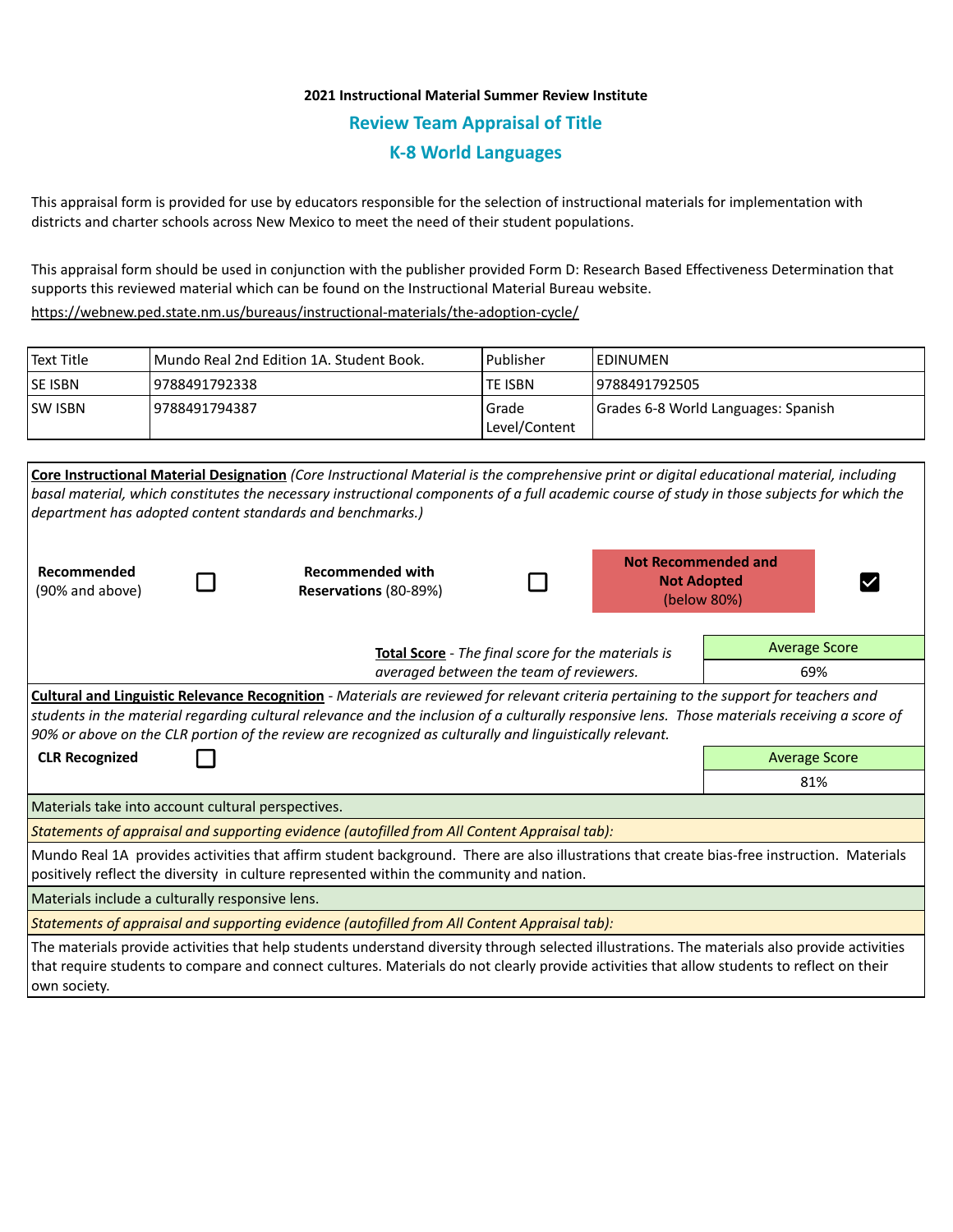**Standards Review** *- Materials are reviewed for alignment with the state adopted content standards, benchmarks and performance standards.*

Average Score

59%

Materials align with World-Readiness standards overall.

*Statements of appraisal and supporting evidence:* 

Mundo Real 1A partially aligned with the World-Readiness Standards. Students have the opportunity to practice the four basic language skills in all three modes of communication, but the student edition lacks clearly stated objectives for each of the activities.

Materials align with communication standards.

*Statements of appraisal and supporting evidence:* 

Mundo Real 1A offers a variety of content and activities, allowing all learners to provide input and practice the language in all three modes of communication. There are activities for the students to provide input in interpersonal, interpretive, and presentational communication both in the printed material and online.

Materials align with cultures standards.

*Statements of appraisal and supporting evidence:* 

Mundo Real 1A contains limited activities and content for students to expand their knowledge about the Spanish-speaking world. There are few activities where students provide input about the cultural content studied. Sections such as "Cultura en vivo" present different aspects of Hispanic cultures using images, maps, and other cultural realia, however there are no activities for the students to use their critical thinking and make connections about the focused culture and their own.

Materials align with connections standards.

*Statements of appraisal and supporting evidence:* 

Mundo Real 1A provides activities that reinforce and expand students' own language while learning and practicing the target language as evidenced by cross-curriculum activities that the book provides.

Materials align with comparisons standards.

*Statements of appraisal and supporting evidence:* 

Mundo Real 1A contains a limited number of activities that promote reflection between the nature of the language and the language that is studied. The book provides few opportunities for students to compare between cultures.

Materials align with communities standards.

*Statements of appraisal and supporting evidence:* 

The materials provide opportunities for students to use the language in the classroom; practice beyond the classroom is limited. Materials have opportunities for students to reflect on their progress with peers in some units, as evidenced by students working in pairs to practice the use of the language.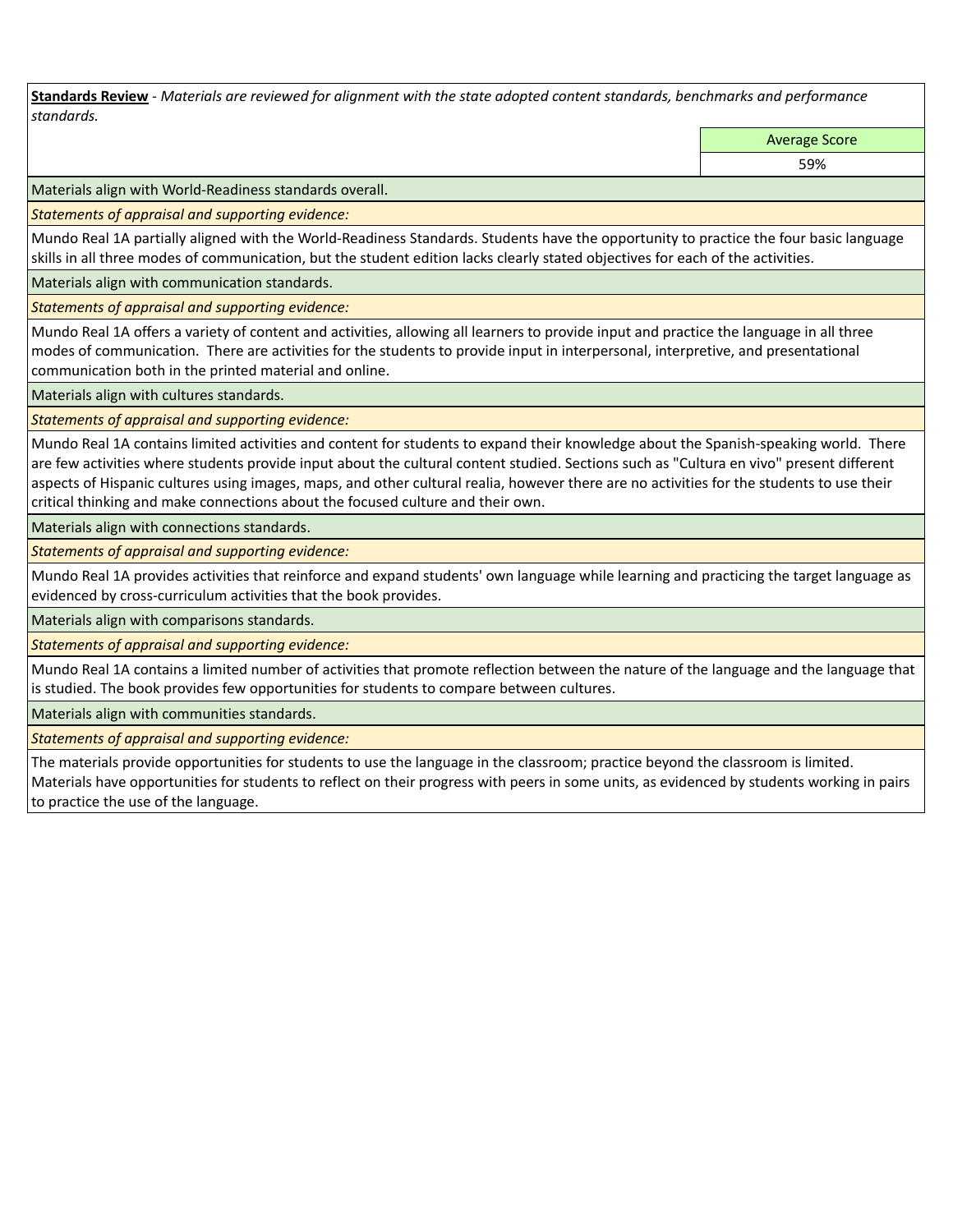**WL Content Review** *- Materials are reviewed for relevant criteria pertaining to the support for teachers and students in the specific content area reviewed.*

Average Score

97%

Materials provide a selection and range of high-quality texts worthy of students' time and attention, exhibiting exceptional craft and thought and/or providing useful information.

*Statements of appraisal and supporting evidence:* 

The content in the book presents a limited range of topics that reflect cultural diversity. Materials provide topics with different information that is relevant for the students, as evidenced by the activities in the "Taller de Lectura" section.

Questions in the materials are high-quality text-dependent and text-specific questions. The overwhelming majority of these questions are text-specific and draw student attention to the particulars in the text.

*Statements of appraisal and supporting evidence:* 

The text offers activities that include high-quality, text-dependant and text-specific questions. These activities provide students with opportunities for a high level of engagement and higher order thinking.

Materials provide scaffolding and supports to enable students' learning of world languages.

*Statements of appraisal and supporting evidence:* 

Mundo Real 1A provides support and scaffolding for grammar concepts. The teacher's edition and student edition provide a scope and sequence and each unit contains unit openers with essential questions, learning objectives, and cultural information.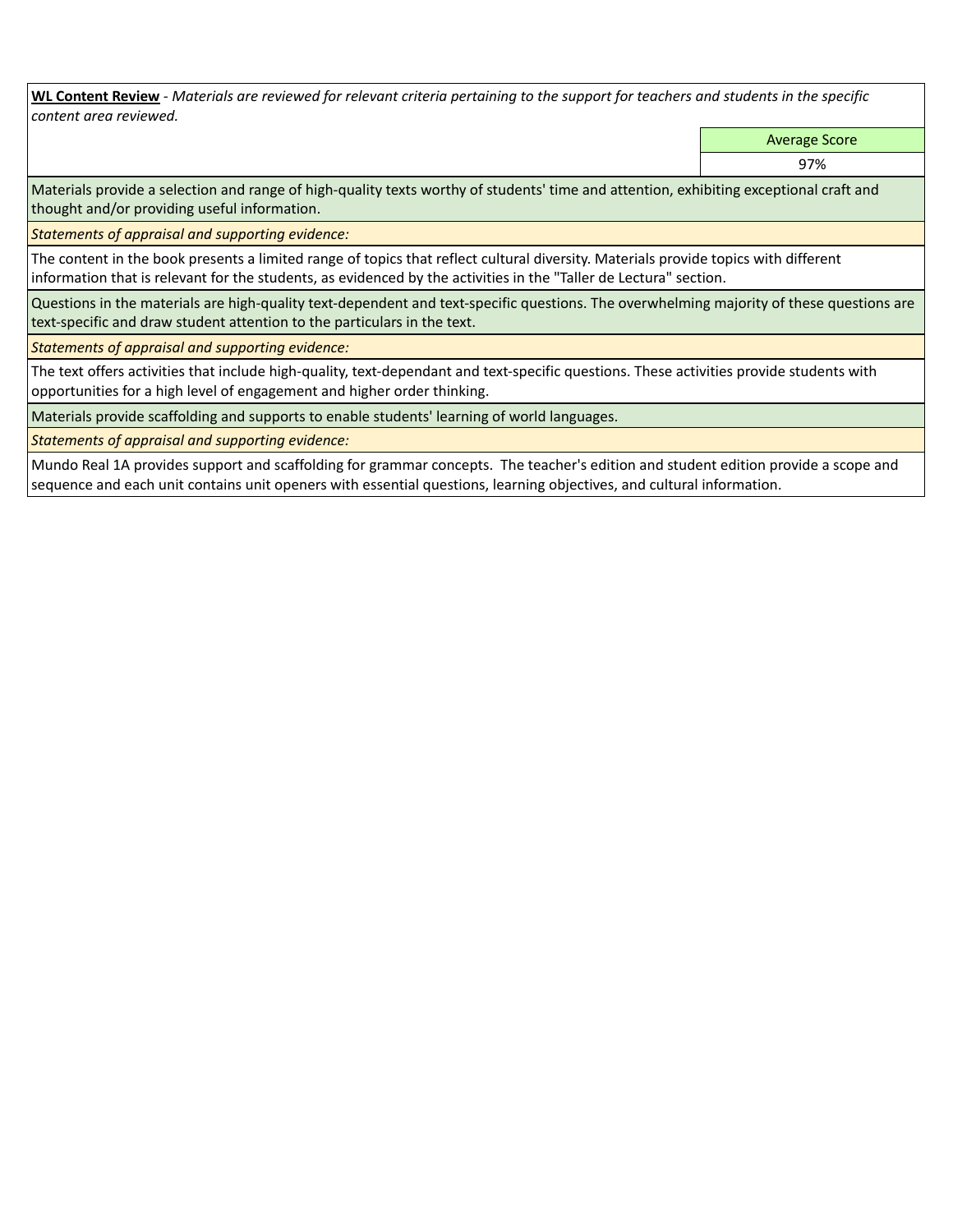**All Content Review** *- Materials are reviewed for relevant criteria pertaining to the support for teachers and students in the material regarding the progression of the standards, lesson structure, pacing, assessment, individual learners and cultural relevance.*

Average Score

85%

Materials are coherent and consistent with the standards that all students should study in order to be college and career ready.

*Statements of appraisal and supporting evidence:*

Materials reflect NM adopted standards and students have the opportunity to fully understand the standards in all different areas. Materials are age and level appropriate. In some texts, real-life scenarios are presented, as evidenced by the section that presents the objectives and standards that are targeted in the lesson.

Materials are well designed and take into account effective lesson structure and pacing.

*Statements of appraisal and supporting evidence:*

Materials offer a scope and sequence that presents a learning progression and has an intentional sequence. Within each lesson, clear and measurable learning objectives are presented as evidence by the lesson opener. However, language objectives are not present across the book.

Materials support teacher planning, learning, and understanding of the standards.

*Statements of appraisal and supporting evidence:*

Mundo Real 1A provides lesson plans. The teacher's edition contains annotated suggestions to teachers for planning, learning, and understanding the standards; however, there is limited information about how to address remediation and acceleration.

Materials offer teachers resources and tools to collect ongoing data about student progress on the standards.

*Statements of appraisal and supporting evidence:*

Mundo Real 1A has formative and summative assessments and an online gradebook. The online gradebook allows teachers to assign and manage content for specific classes and access or export the respective gradebooks.

Materials support effective use of technology to enhance student learning.

*Statements of appraisal and supporting evidence:*

Materials offer a digital platform where the students can watch videos and partake in listening comprehension activities to enhance their learning by using technology.

Materials can be easily customized for individual learners.

*Statements of appraisal and supporting evidence:* 

The textbook can be customized to meet the needs of different students populations, as evidence by the instruction strategies on every unit in the book.

Materials give all students extensive opportunities and support to explore key concepts.

*Statements of appraisal and supporting evidence:*

The program provides support, accomodations, and modifications for English Language Learners and other special populations that will support their regular and active participation in learning the targeted content. The TE provides annotated suggestions and strategies for teaching differentiation.

Materials take into account cultural perspectives.

*Statements of appraisal and supporting evidence:*

Mundo Real 1A provides activities that affirm student background. There are also illustrations that create bias-free instruction. Materials positively reflect the diversity in culture represented within the community and nation.

Materials include a culturally responsive lens.

*Statements of appraisal and supporting evidence:*

The materials provide activities that help students understand diversity through selected illustrations. The materials also provide activities that require students to compare and connect cultures. Materials do not clearly provide activities that allow students to reflect on their own society.